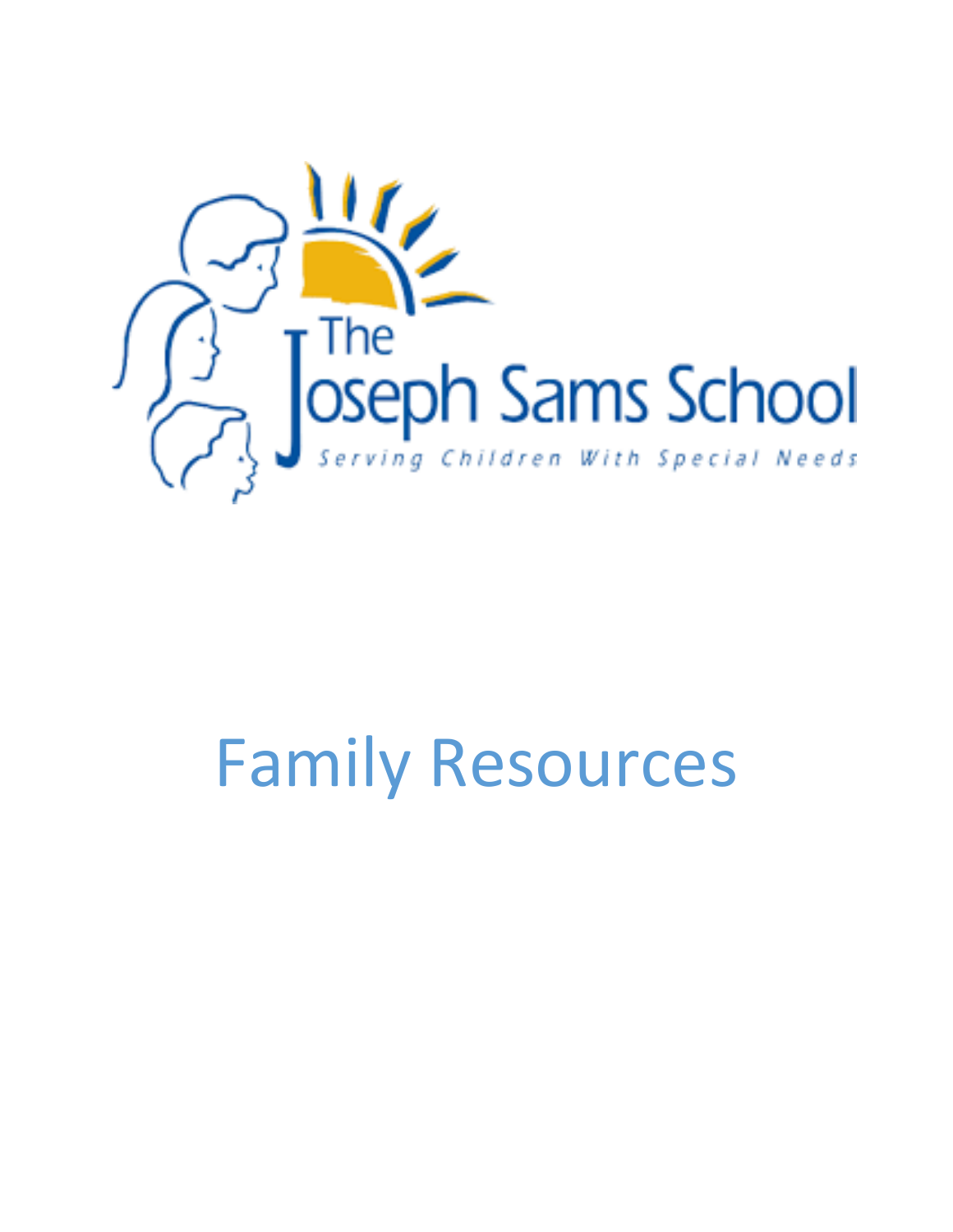Local Therapist (PT/OT/SLP)

Music Therapy

BCBA/ABA Providers

Care Taker Providers/Adult Day Services

Hippotherapy

Aquatics

Toilet Training

Summer Camps

Extra-Curricular Activities

Broad Based Support, Resource and Information Sharing Groups

Transition Resources

Equipment Resources

Other Resources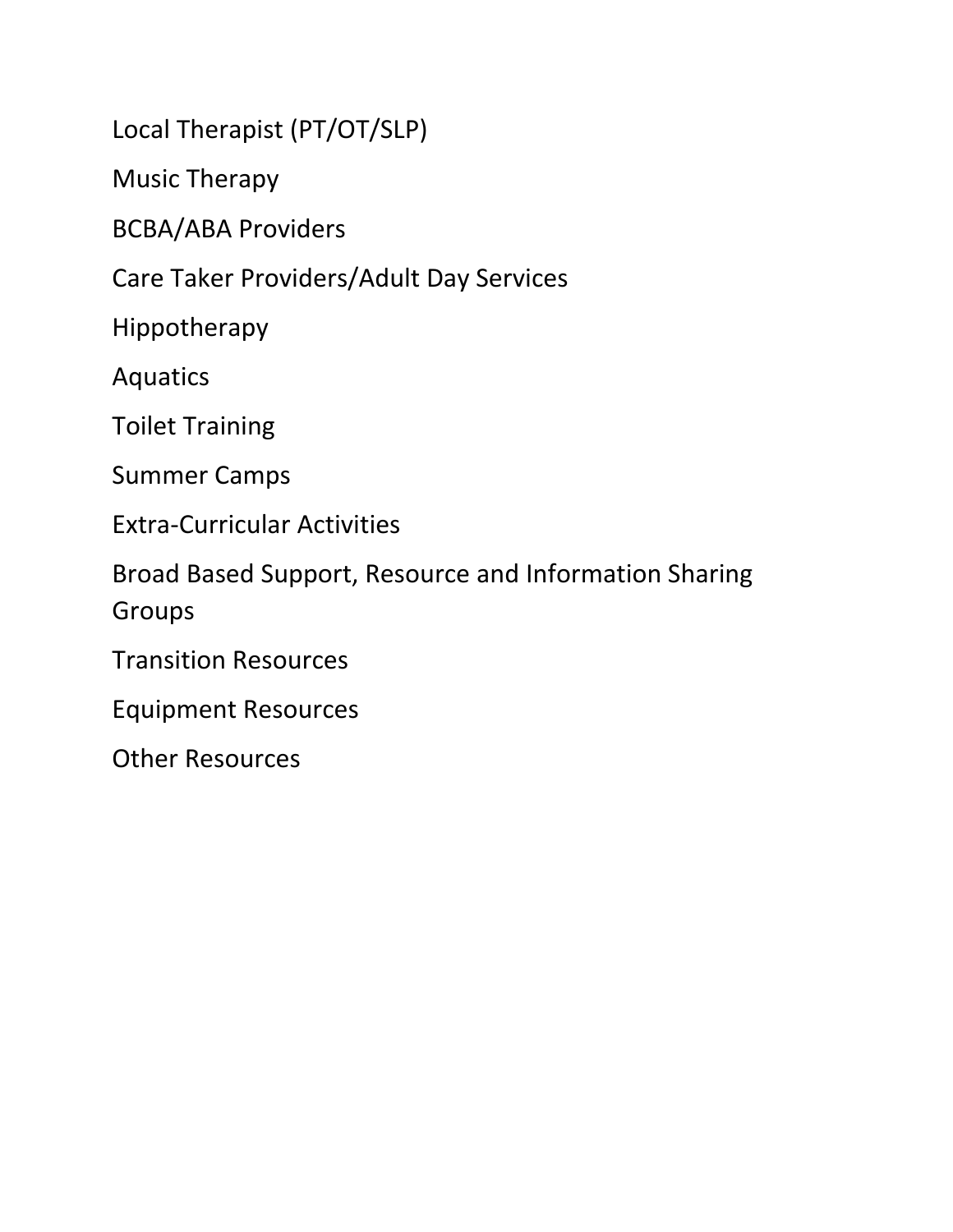# Local Therapists (OT/PT/SPT)

## ACTS– (OT/PT/SPT)

500 Lanier Ave. W, Suite 702 Fayetteville, GA 30214 P: 678-884-5085 F: 678-254-1778

## Comunicare Therapy Services INC. (SPT) (678) 619-0178 ext. 101

324 Stevens Entry Suite A-1, Peachtree City, GA

## Hands on Healing (OT/PT/SPT)

(770) 460-0165 290 Brandywine Blvd Fayetteville, Ga, 30214-1560

## Interacitve Children's Thearpy **Services**

770-683-0250 2959 Sharpsburg McCullum Rd. Building C; Suite C Newnan, GA 30265

## Kool Kidz Inc. (PT-Non-clinic Based)

770 643-0868 KoolkidzPT.com

## Kids That Can! (OT/PT/SPT)

Phone: 678.632.6765 Fax: 678.550.7931 1130 Senoia Road, Suite A1 Tyrone, GA 30290 info@kidsthatcan.com

#### Pathway Programs

coleen@pathwayprograms.com [www.pathwayprograms.com](http://www.pathwayprograms.com/)

### Verbal Concepts Inc. (SPT)

770-719-8840 175 Carnegie Place, Ste. 137 Fayetteville, GA 30214 verbalconcepts.org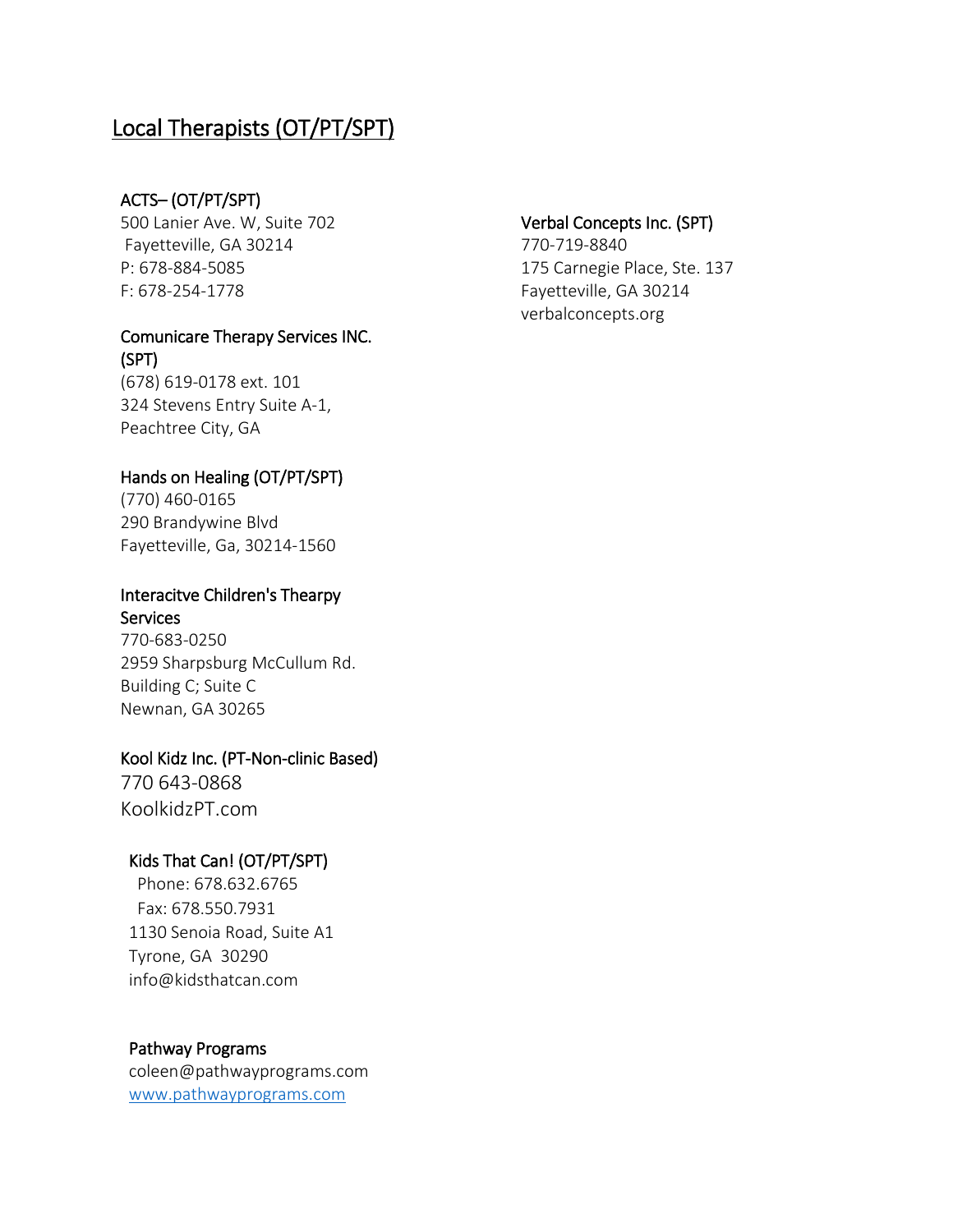# Music Therapy

Fayetteville area:

#### **Small Steps Music, LLC**

500 W Lanier Ave, Suite 507 Fayetteville, GA 30214 Natalie Kirk, M.M.Ed., LPMT, MT-BC [natalie@smallstepsmusicllc.com](mailto:natalie@smallstepsmusicllc.com) 404.643.9678

#### **Shannon Adams Studio**

At her home in Fayetteville, GA Shannon Adams, MA, LPMT, MT-BC [shannonadams.studio@gmail.com](mailto:shannonadams.studio@gmail.com) 404.625.4157

#### **Core Therapy Services**

100 Glendalough Court, Suite A Tyrone, GA 30290 Main office in Decatur, GA Katrina Todd, LMFT, BCBA , MT-BC [Katrina.todd@mycoretherapy.com](mailto:Katrina.todd@mycoretherapy.com) 678.626.0557 Tyrone location is currently providing ABA, social clubs, and may have music therapy in the future.

Greater Atlanta area:

**Music Therapy for Autism** Decatur, GA Angela Ryles, MM, LPMT, MT-BC [admin@mtforautism.com](mailto:admin@mtforautism.com) 678. 664.4992

#### **The George Center**

Roswell, GA Jamie George, LPMT, MT-BC is famous for successfully billing insurance for music therapy [Jamie@thegeorgecenter.com](mailto:Jamie@thegeorgecenter.com) 678-701-1203

## **Metro Music Therapy**

Peachtree Corners, GA Mallory Even, LPMT, MT-BC [mallory@metromusictherapyga.com](mailto:mallory@metromusictherapyga.com) 404.510.3799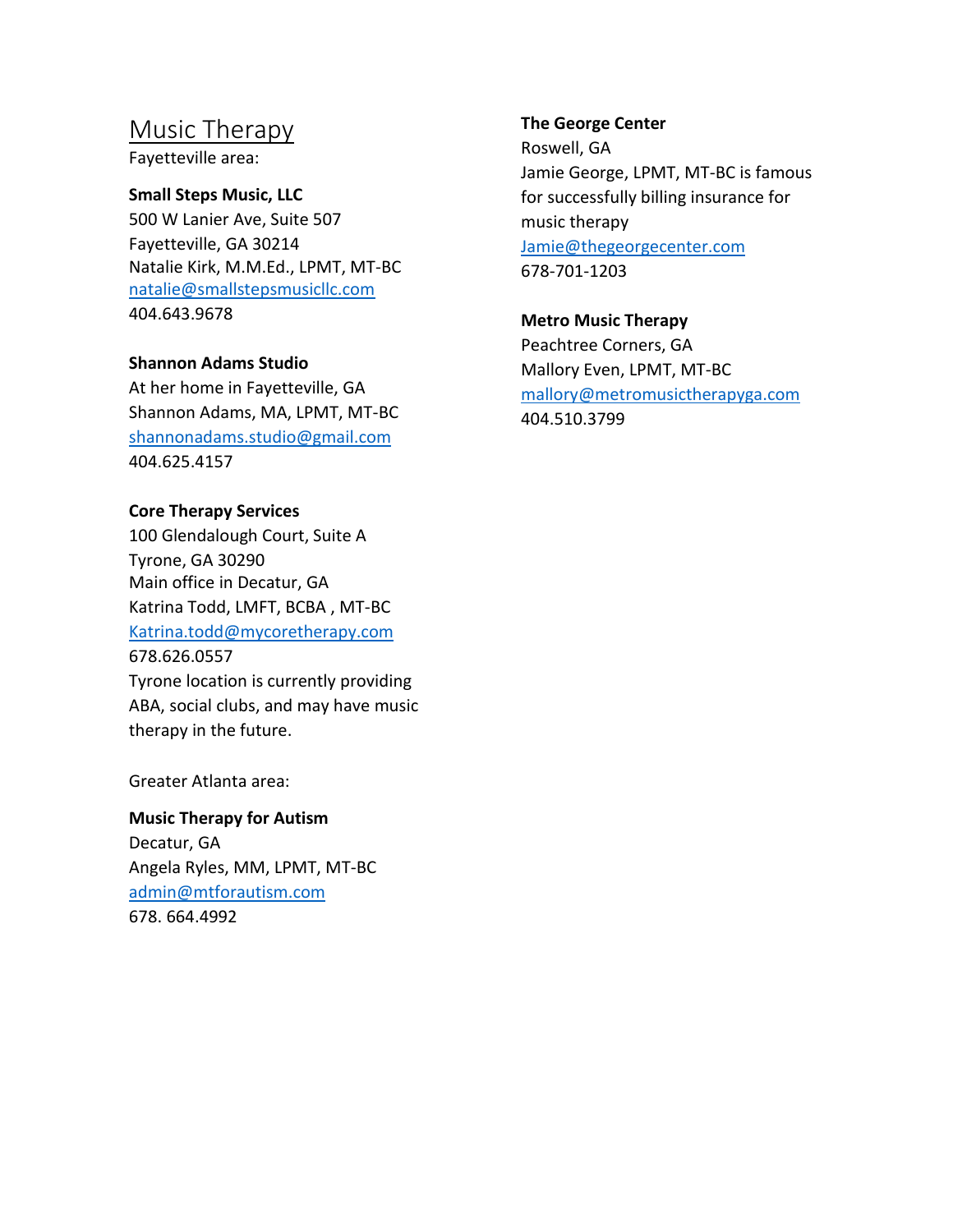# BCBA/ABA Providers

### Dogwood Autism Services

877) 288-4760 <https://www.dogwoodautism.com/>

## Footprints Therapy

Dorothy Ranew [dranew@footprintstherapy.org](mailto:dranew@footprintstherapy.org) [www.footprintstherapy.org](http://www.footprintstherapy.org/)

## Marcus Autism Center

https://www.marcus.org/

## Southside ABA

[https://cmarrero4.wixsite.com/southsid](https://cmarrero4.wixsite.com/southsideaba/about) [eaba/about](https://cmarrero4.wixsite.com/southsideaba/about) 770.626.3044 470.200.2269 1135 Senoia Road Tyrone | Georgia | 30290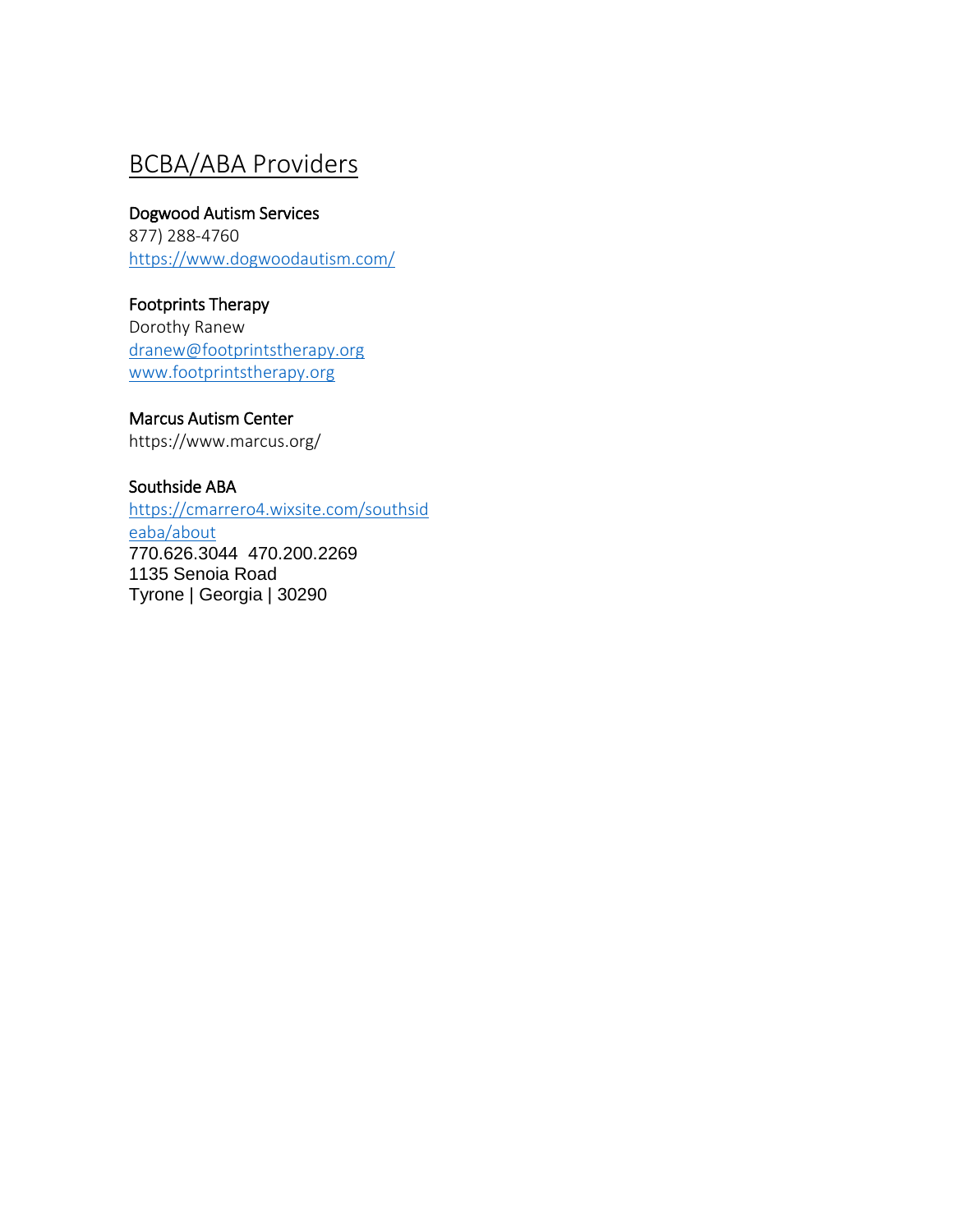# Care Taker Providers/Adult

# Day Services

## Adults in Action- Day Program

Rene Chestnut 770-312-2707 https://www.adultsinaction.org/

## Affinity and Beyond

678)467- 8964 http://affinityandbeyond2010.weebly.com/a bout.html

## Blessings Assurance

Sheila Taylor 678-469-3977 [tayl3978@comcast.net](mailto:tayl3978@comcast.net) http://www.bsacommunityservices.org/

## Lavender Meadows

[http://www.lavendermeadows.org/home.ht](http://www.lavendermeadows.org/home.html) [ml](http://www.lavendermeadows.org/home.html)

## McIntosh Trail Community Services Board

<http://www.mctrail.org/>

## Jeremy's Place

<http://thejeremysplace.org/> 4910 Jonesboro Rd. Bldg. 200 Suite 201 Union City, GA 30291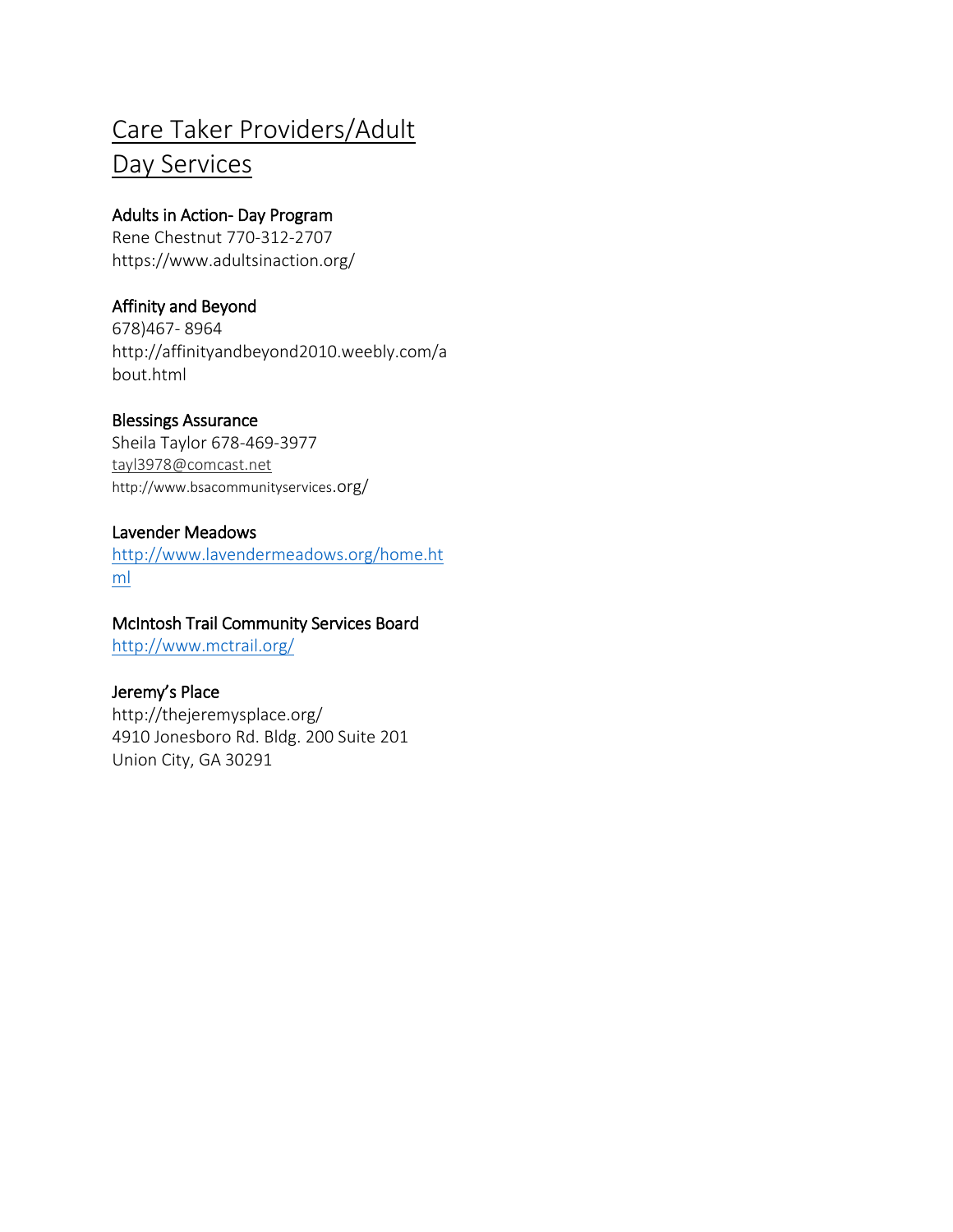# Hippotherapy

Calvin Center (Hampton) 770-946-4276 http://www.calvincenter.org/equestrian/the rapeutic-riding.php

CORRAL (Newnan) 770-254-0840 www.corraltrc.org

Haven Hills Therapeutic Riding Center Phone: (404) 877-8571 7580 Rivertown Rd #2403, Fairburn, GA 30213 https://www.havenhillstrcfairburn.org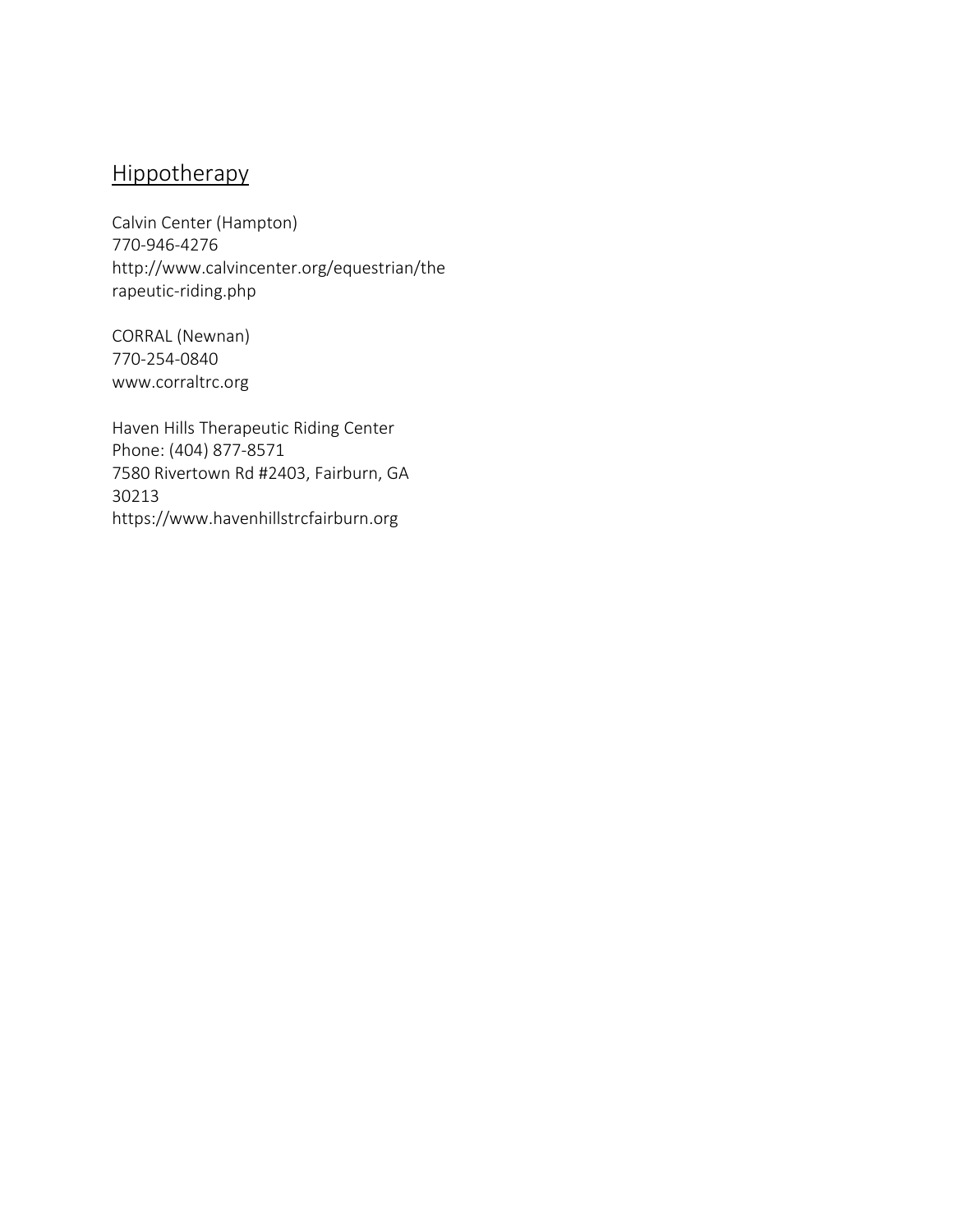# **Aquatics**

# Fast Fins Adaptive Swim Team (Newnan)

770-234-9111 www.focus-ga.org/how-focus-can-helpyou/children-teens/fast-fins-adapted-swimteam/

# Swimmerman Swim School (Jonesboro)

770-210-0136 www.swimmerman.com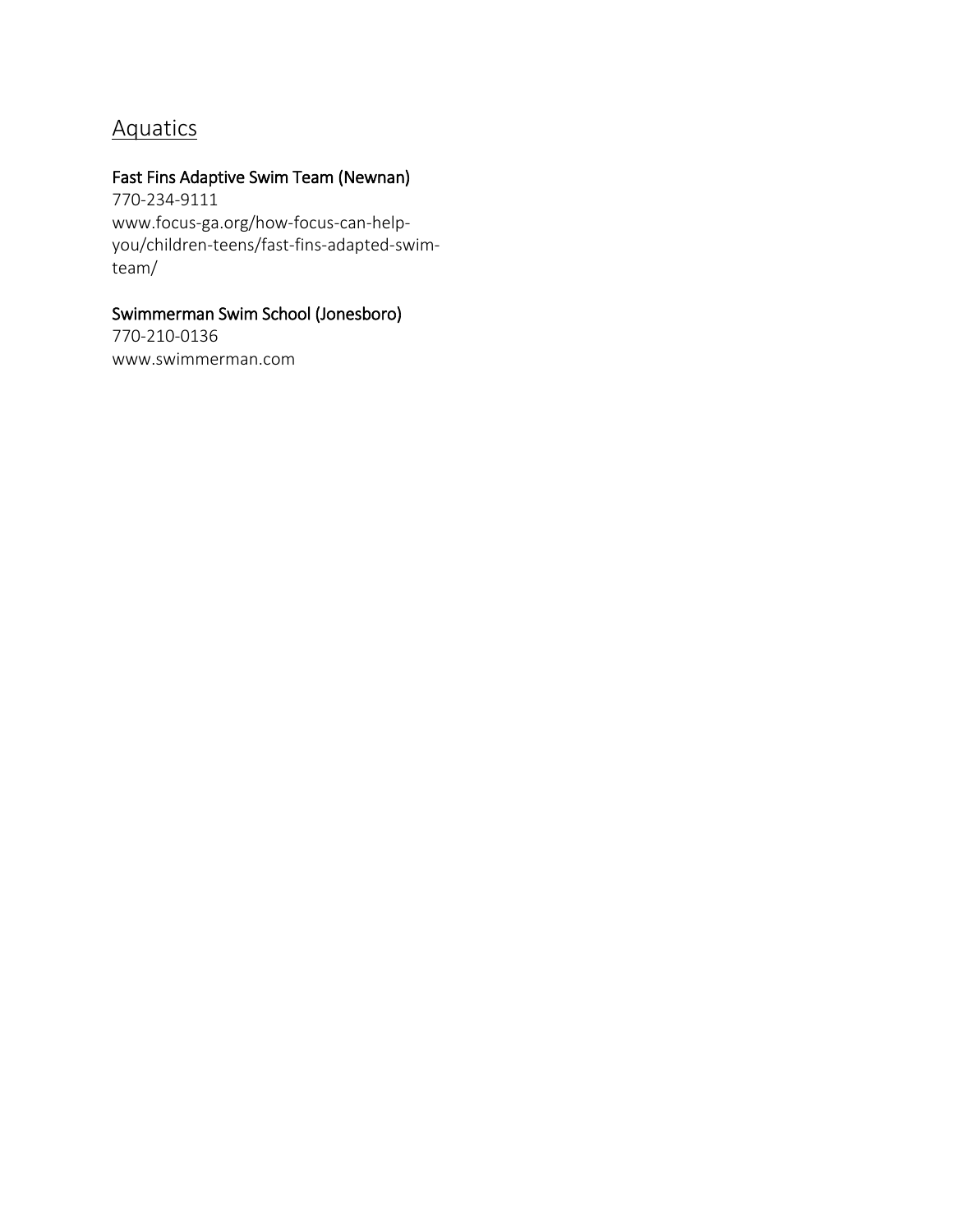# Toilet Training

## Marcus Institute

404-785-9464 https://www.marcus.org/care-andservices/severe-behavior-program/toilettraining-program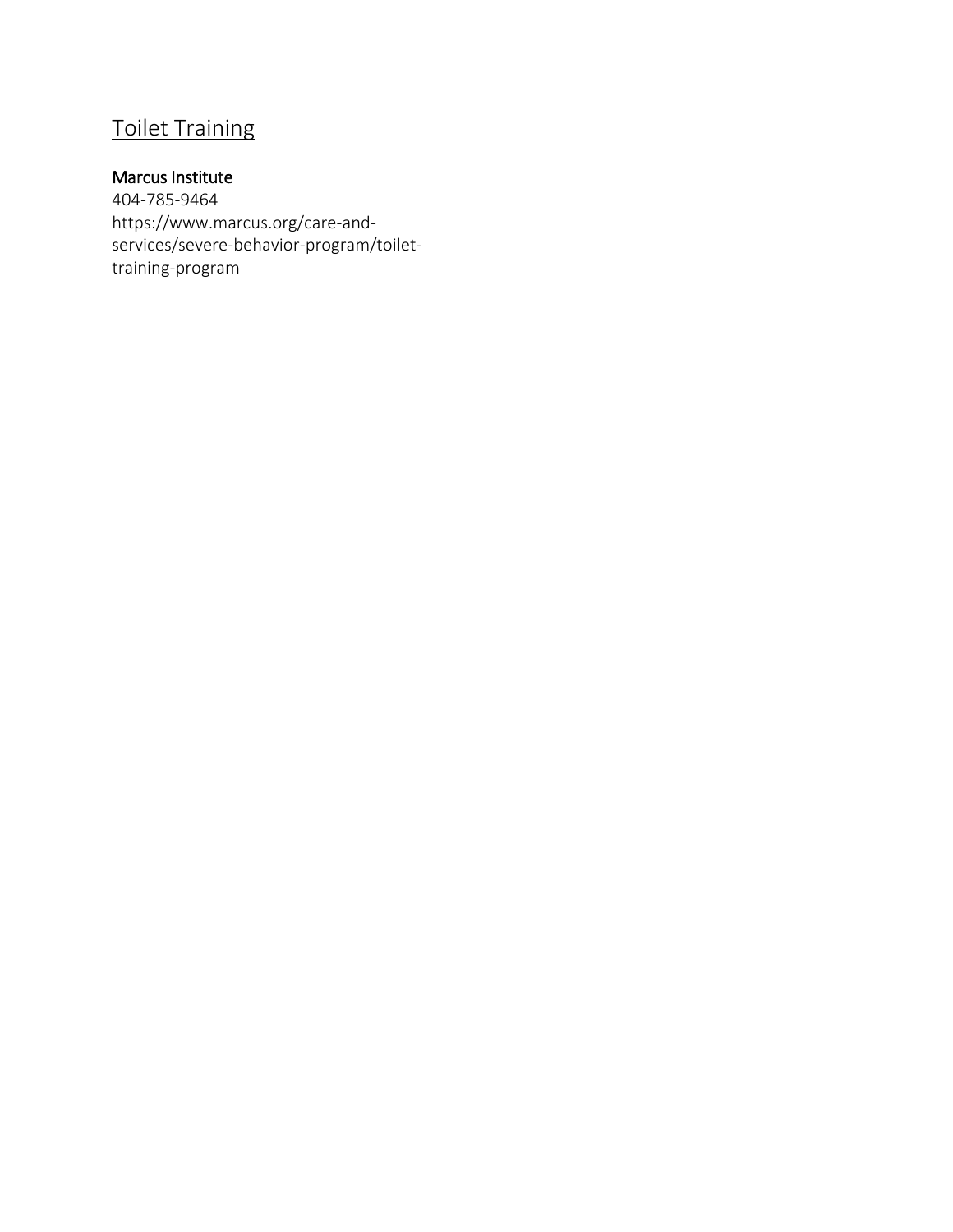# Summer Camps

## Camp Big Heart

[http://www.veryspecialcamps.com/summer](http://www.veryspecialcamps.com/summer-camps/Camp-Big-Heart-2522.html) [-camps/Camp-Big-Heart-2522.html](http://www.veryspecialcamps.com/summer-camps/Camp-Big-Heart-2522.html)

## Camp Dream

www.campdreamga.org/ day and overnight camp for children with moderate to severe disabilities

## Camp Glisson

[www.glisson.org/sparrowwood](http://www.glisson.org/sparrowwood)

Camp Hawkins (overnight and all abilities) http://www.allgacamps.org/summer-campsearch-more.php?cid=2583

## Camp Twin Lakes

(404) 231-9887 https://camptwinlakes.org/

## CHOA Summer Camps

[https://www.choa.org/camps#A285ADB8-](https://www.choa.org/camps#A285ADB8-ADE5-4BA3-B2D3-DC1E73303736) [ADE5-4BA3-B2D3-DC1E73303736](https://www.choa.org/camps#A285ADB8-ADE5-4BA3-B2D3-DC1E73303736)

## Clayton County Parks and Rec

http://www.claytonparks.com/recreationservices/therapeutic/summer-camp.aspx

## Clayton County Therapeutic Recreation Day Camp.

Camp for mildly disabled children.

## Fayette County Parks and Recreation

Therapeutic Recreational classes 404-886-8865 980 Redwine Rd, Fayetteville, GA 3021

## FOCUS Camp – Camp Hollywood

Day camps: McDonough First UMC July 6-10,

PTC first Baptist of PTC June 15-19 770-477-3766. Download flyer: [https://s3.amazonaws.com/content.focus](https://s3.amazonaws.com/content.focus-ga.org/content/uploads/2020/02/07122413/Flyer-Camp-Hollywood-2020.pdf)[ga.org/content/uploads/2020/02/07122413](https://s3.amazonaws.com/content.focus-ga.org/content/uploads/2020/02/07122413/Flyer-Camp-Hollywood-2020.pdf) [/Flyer-Camp-Hollywood-2020.pdf](https://s3.amazonaws.com/content.focus-ga.org/content/uploads/2020/02/07122413/Flyer-Camp-Hollywood-2020.pdf) Skating, swimming, arts and crafts, and field trips. Carl Rhodenizer Recreation Center.

I Can Shine www.icanshine.org/conyers-ga

## Spectrum Day Camp

+1 800-395-6275 https://spectrumco.com/dayservices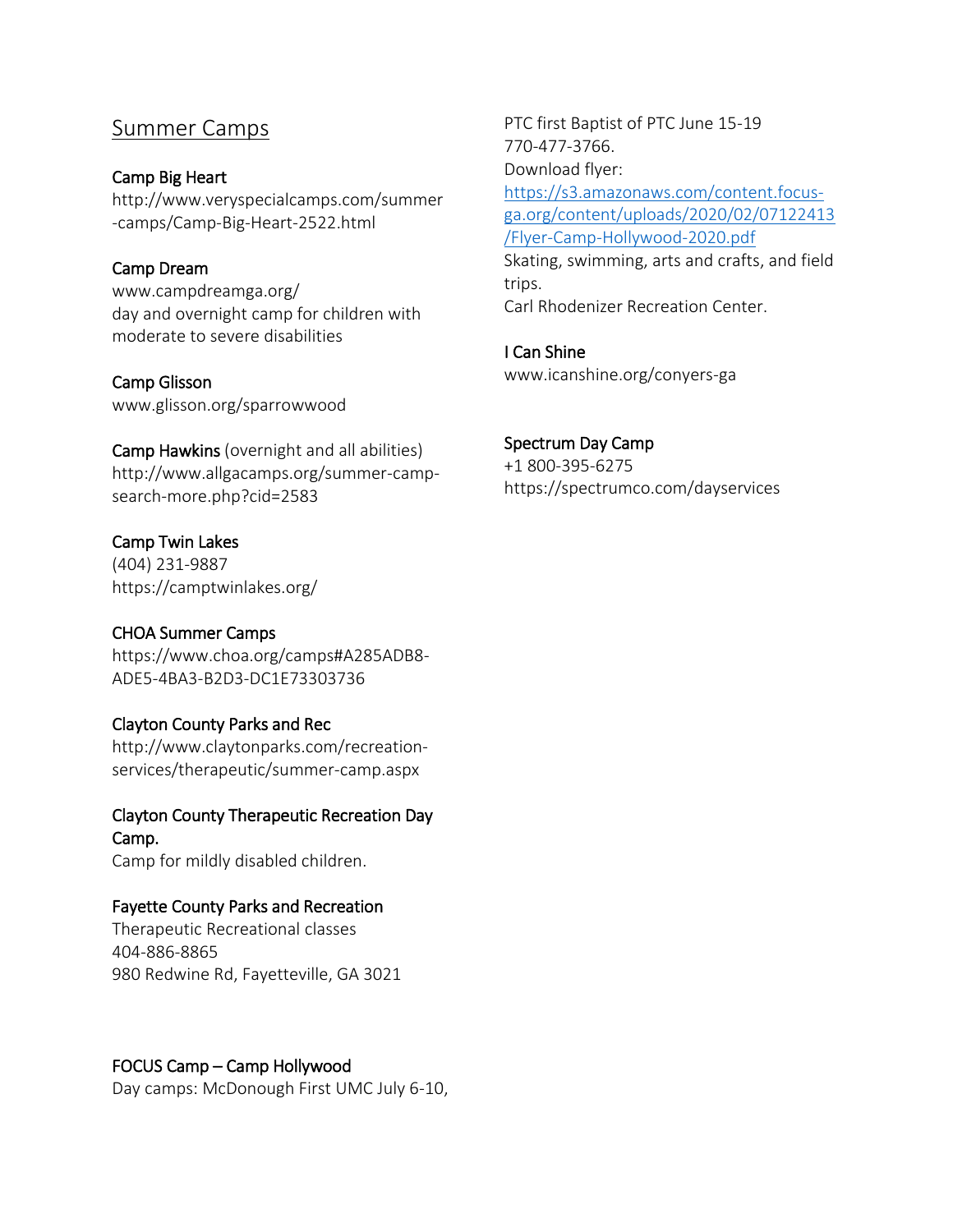# Extra-Curricular Activities

### Challenger Baseball PTC

[https://ptcll.sportssignup.com/site/ClientSit](https://ptcll.sportssignup.com/site/ClientSite/article/564089) [e/article/564089](https://ptcll.sportssignup.com/site/ClientSite/article/564089)

#### PTC All Star Cheer Abilities Program

[http://premiertumbleandcheer.com/index.](http://premiertumbleandcheer.com/index.php?componentName=Section&scid=88788) [php?componentName=Section&scid=88788](http://premiertumbleandcheer.com/index.php?componentName=Section&scid=88788)

#### **Music Together**

Offers family music classes, school/childcare classes, and intergenerational classes, plus individual or small group services called "Music Together Within Therapy" (lead by music therapists). [www.musictogether.com](http://www.musictogether.com/)

#### **Kindermusik**

Offers music classes for infants through age 7, as well as family classes. [www.kindermusik.com](http://www.kindermusik.com/)

#### **Musikgarten**

offers music classes for infants, toddlers, and children. [www.musikgarten.org](http://www.musikgarten.org/)

#### **Sprouting Melodies**

Offers music classes lead by music therapists. Receive a notification if a new program is added near you (none in GA as of October 2020) [www.sproutingmelodies.com](http://www.sproutingmelodies.com/)